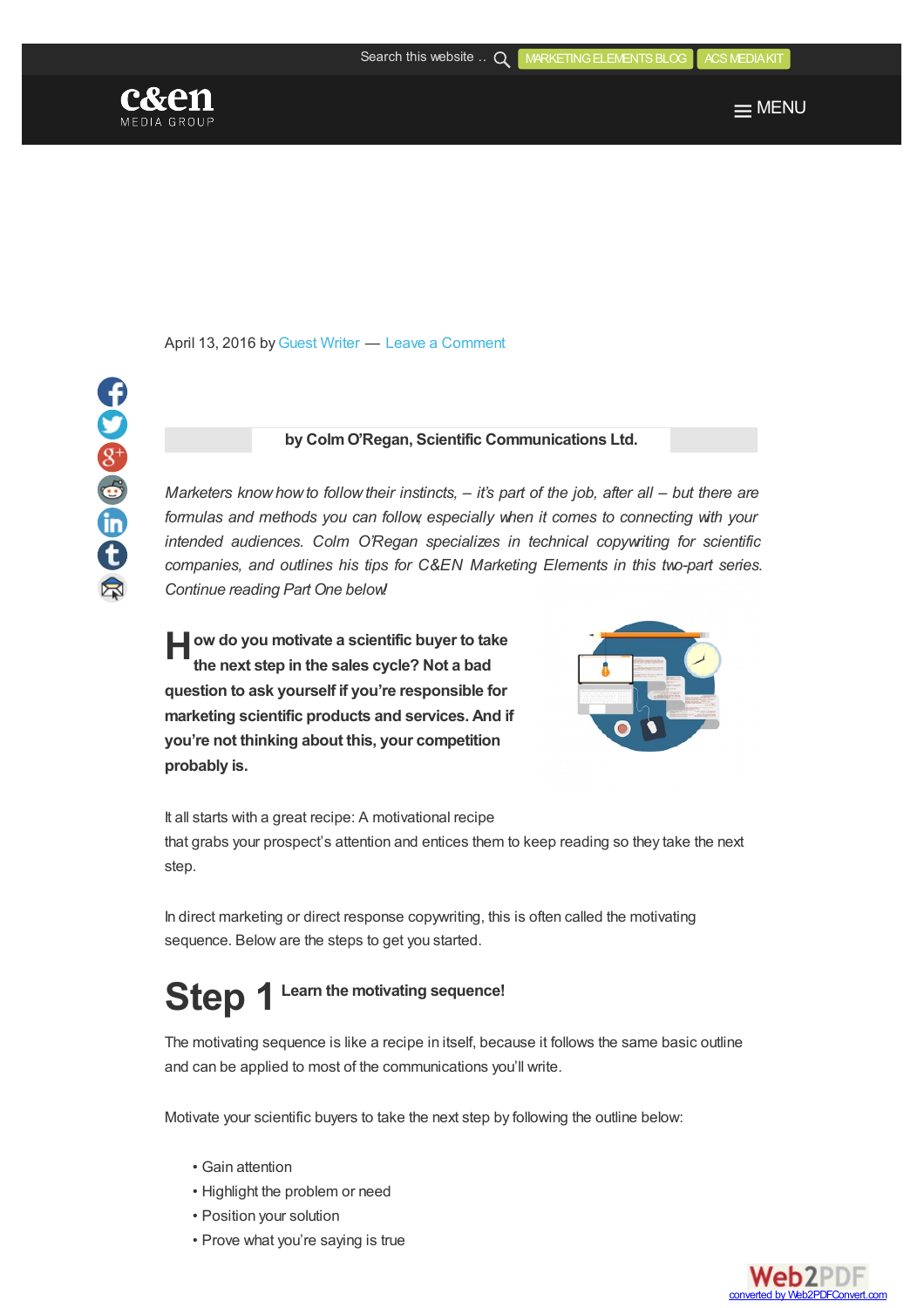• Ask your reader to take the next step (call-to-action).

For example, you have a headline on your website's homepage offering to help scientific buyers understand the solution to a specific problem, like decreasing method development time in biologics bioanalysis.

• The headline **gains the attention** of your prospects. After clicking on the headline, the prospect is taken to a landing page.

• The landing page is **summarizing the problem**for the readers, and the difficulties it imposes.

• A white paper is offered, explaining how a particular technology solves the problem. This is **positioning a solution.**

• The skepticism of the reader is overcome when they read the testimonials given by your previous customers. **This is the proof.**

• The end of the landing page asks the reader to fill out a form and download the white paper. This is the **call-to-action** that will take them to the next or final phase of your campaign goal.

# **Step 2 Write "benefit headlines"**

Let's get this out of the way now: You need to spend most of your time on the headline. 80% of your time, to be exact.

It's been said if your headline doesn't entice your prospects to read the rest of the copy, you've just wasted 80% of your marketing dollars. So you need to write good headlines! And the fastest way to write a great headline is to include a benefit.

For the buyer, this might be to save time, improve productivity, save money, get things done faster, comply with regulations more easily, improve sales, get the edge on the competition, or a combination of any of these things.

Benefit headlines work. Period.

The reason they work so well is they *followa proven and time-tested formula.* An example of a benefit headline for a white paper would be:

*Increasing Solar Cell Conversion Efficiency using Silicon Thin Film Technology: A Resource Guide for Solar Quality Control Managers*

# **Step 3 Highlight the problem**

Step 3 often blends with step 2. What Imean here is a well-written lead (the opening sentence or paragraph of your copy), like a great headline, will also gain the attention of your readers.

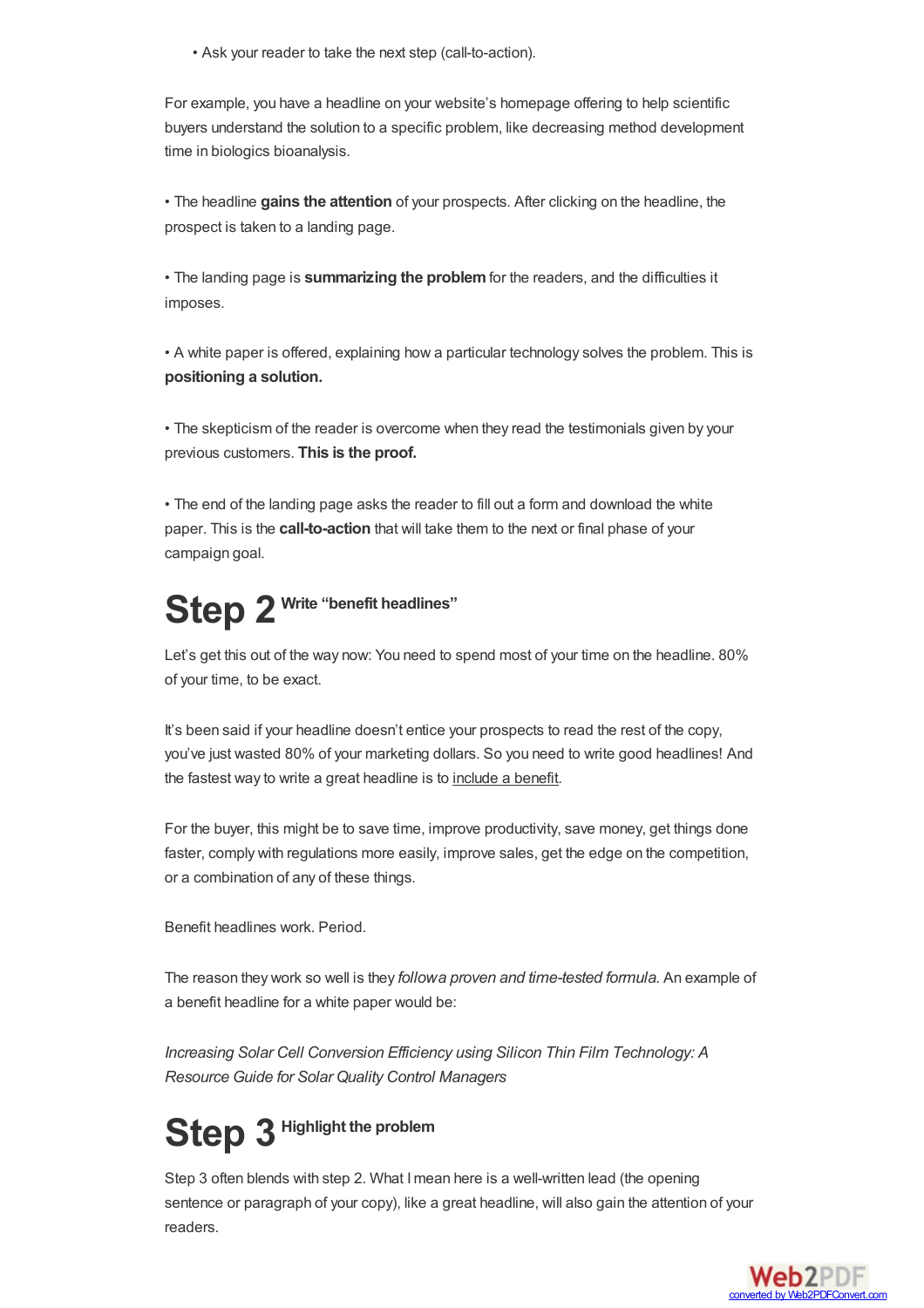And like the headline, you need to spend a lot of time writing the lead. One of the best ways to write a great lead is to focus on the main problem that your solution helps to solve.

Of course, there are other ways to write a compelling lead that holds the interest of scientific buyers. For example, you could:

- Tell an interesting story
- Ask a provocative question
- Feature a key feature or benefit
- State an interesting fact or quotation
- Quote a satisfied customer

But my advice is to focus on the problem as your lead. This is the easiest way to do it, and will get your reader nodding along and interested in learning more.

If you decide to open your copy with one of the other techniques, make sure you still highlight the problem after the opening paragraph.

In my next blog post on this topic, we'll talk about the final three steps in motivating scientific buyers. Every step is critical to having a motivating recipe that works in any form of marketing [communication,](http://acsmediakit.org/blog/motivating-scientific-buyers-part-2-primer-marketers-science-technology/) be it a white paper, banner ad, email or sales letter. Click here to continue on to Part 2!



*Colm O'Regan is the owner of Scientific Communications Ltd. He has spent 10 years working in science labs and nanotechnology research. Nowa technical copywriter and marketing communications writer, he helps scientific companies write marketing materials that generate qualified leads and motivate scientific buyers.*

*To receive your free copy of his white paper resource guide, Howto Generate Better Leads with Science and Technology White Papers: 25 Tips for Marketers of Scientific and Hightech Solutions, visit [www.colmporegan.com/betterleads](http://www.colmporegan.com/betterleads).*

Filed Under: [Archives](http://acsmediakit.org/blog/category/archives/), Best [Practices](http://acsmediakit.org/blog/category/best-practices/), [Marketing](http://acsmediakit.org/blog/category/marketingmasters/) Masters Tagged With: buyer [journey](http://acsmediakit.org/blog/tag/buyer-journey/), [landing](http://acsmediakit.org/blog/tag/landing-pages/) pages, [Marketing](http://acsmediakit.org/blog/tag/marketing-masters/) Masters, [marketing](http://acsmediakit.org/blog/tag/marketing-to-scientists/) to scientists, [messaging](http://acsmediakit.org/blog/tag/messaging/), [sales](http://acsmediakit.org/blog/tag/sales/), science [marketing](http://acsmediakit.org/blog/tag/science-marketing/), [writing](http://acsmediakit.org/blog/tag/writing-tips/) tips

Your email address will not be published. Required fields are marked \*

Comment

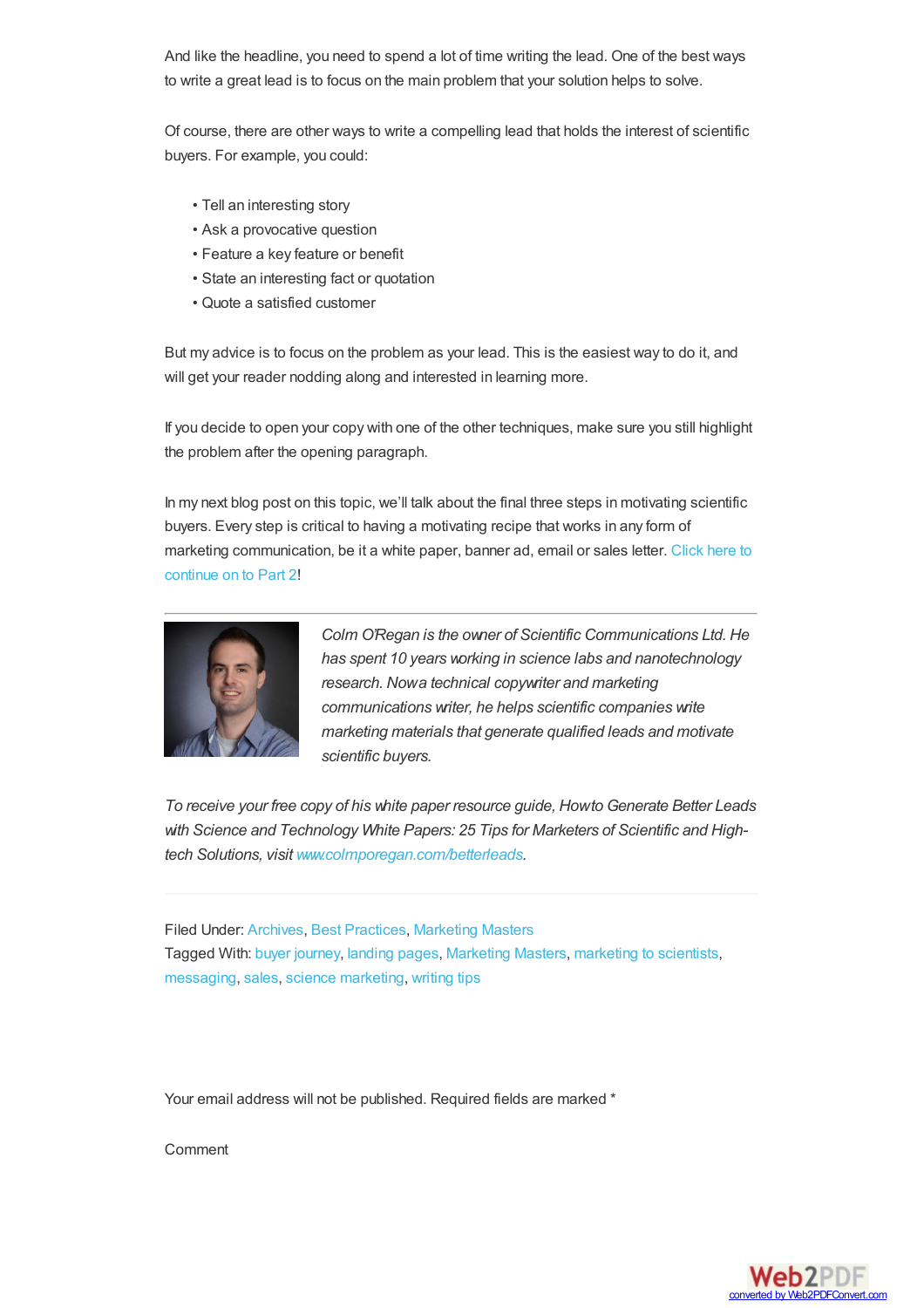## <span id="page-3-0"></span>Name \*

Email \*



Website

POST COMMENT

 $\Box$  Notify me of follow-up comments by email.

 $\Box$  Notify me of new posts by email.

**[SUBSCRIBE](http://acsmediakit.org/subscribe/)**

| <b>SUBSCRIBE</b> |      |
|------------------|------|
| Name*            |      |
|                  |      |
| First            | Last |
| Company*         |      |
|                  |      |
|                  |      |

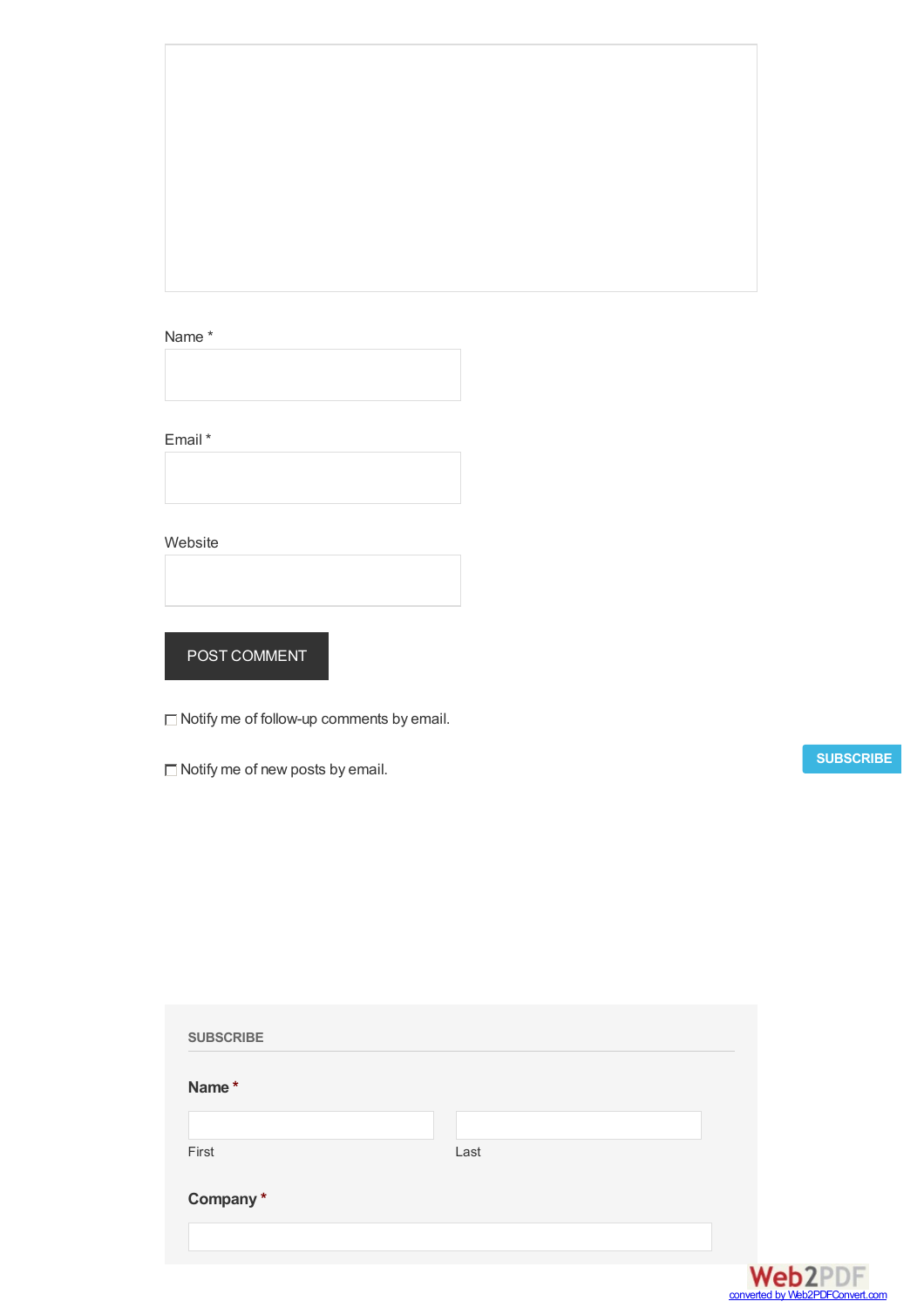#### **Email \***

## JOIN THE COMMUNITY

#### **ABOUT MARKETING ELEMENTS**

The C&EN Media Group is passionate about scientific communication and we are dedicated to staying up to date on the latest market research, emerging technologies, best practices, and trends. The C&EN Marketing Elements blog aims to connect companies who support advances in marketing and communication in the scientific marketplace. We invite you to join the conversation and share your campaigns and strategies with us.

## **LEVERAGE YOUR APPLICATION NOTES**



Reach an engaged audience in the specific, targeted issues of C&EN Supplements. From water analysis and the environment, to new omics technologies, C&EN Supplements ride along with key print issues, are available online, and are distributed at industry trade shows.

## GET [MORE](http://acsmediakit.org/blog/6-steps-motivating-scientific-buyers-primer-marketers-science-technology-part-1/bit.ly/1E1Gzre) INFO

### **CATEGORIES**

#### **Categories**

Select Category

[C&EN](http://connect.acspubs.org/2016-CEN-Media-Kit?src=footer) Media Kit ACS [Journals](http://app.acspubs.org/e/er?s=1913652004&lid=518&elq=spanclass=eloquaemailrecipientid/span) Media Kit Journal of Chemical [Education](http://images.acspubs.org/Web/AmericanChemicalSociety/%7Be6b4c358-f139-4791-aa17-a9db87413700%7D_JCE_2016_Media_Kit.pdf) Media Kit



Cont[a](https://plus.google.com/u/0/b/106011935819425732250/106011935819425732250/posts)ct BLGH CODE